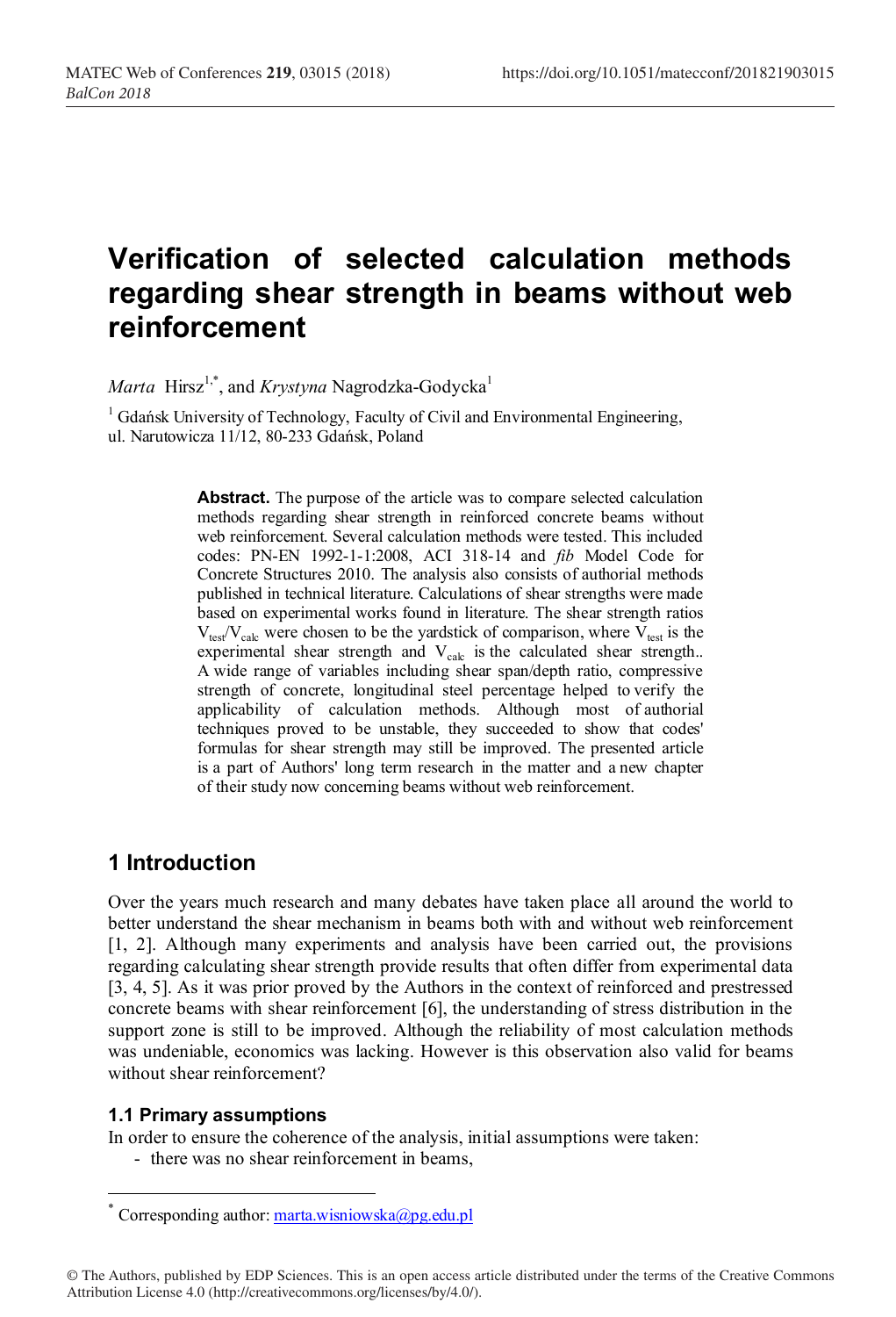- longitudinal reinforcement was either steel or GFRP bars,
- all cross sections were either rectangular or T-beams,
- all beams failed in shear,
- all beams were single span,
- no limitation on material properties was imposed,
- beams with fiber reinforced concrete were excluded from the analysis,
- in order to compare analytical results with experimental data, all units were taken without reduction factors.

#### **1.2 Nomenclature**

In order to ensure the clear - cut of the analysis, main parameters are named below:

- *a* shear span  $b_w$  web width
- $b_w$  web width  $d$  effective by
- *d* effective beam depth
- $f_c$  compressive stress in concrete<br> $f_v$  yield stress of steel
- vield stress of steel
- $\rho_l$  longitudinal reinforcement ratio *KHH* method of Kuo. Hsu, Hwang
- *KHH* method of Kuo, Hsu, Hwang<br>*RFF* method of Rebeiz, Fente, Fra
- *RFF* method of Rebeiz, Fente, Frabizzio<br>*AFR* method of Ahmad Fareed Rafeeqi
- *AFR* method of Ahmad, Fareed, Rafeeqi

## **2 Calculation methods**

The fundamental approach to the shear problem is the truss analogy model presented by Mörsch [7]. The Strut-and-Tie model was based on two basic types of elements: compression struts and tension ties. Being modified many times, mostly on the value of the inclination angle, it became a leading model in most European Codes. In the following analysis PN-EN 1992-1-1:2008 [8] (eq. (1)) was chosen to be its representative. Experiments held by members of the American Concrete Institute proved that the truss analogy model does not cover all the variables that were affecting shear strength during laboratory tests. Therefore a semi - empirical formula was developed and adopted in ACI 318 - 14 [9] (eq. (4)). The last standard that was taken into consideration in the following analysis is *fib* Model Code 2010 [10] with its levels of approximation that each base on different shear model. In the presented analysis the first (eq.  $(5)$ ) and the second (eq.  $(8)$ ) level of approximation were analyzed.

In addition to the standards, four authorial methods published in technical literature were taken into consideration. The first two pose an attempt to improve ACI 318 provisions. Frosch Method [11] (eq. (10)) modified Standard's provisions in two ways. First it replaced the effective beam depth (*d*) with a cracked transformed section neutral axis depth  $(c)$ . Secondly it eliminated longitudinal reinforcement ratio  $(\rho_1)$  as it is already taken into account in computing the value of c. Another attempt to modify ACI 318 provisions was carried by Korean scientists Kuo, Hsu and Hwang [12] (eq.(13)). The KHH method adopted a function of a shear span to effective depth radio  $((a/d)^{-0.7})$  introduced at Huston University [12] that reflects the arch action in the beam. Following Frosch's expression it uses the depth of uncracked compression zone. A different method, introduced by Rebeiz, Fente, Frabizzio [13] (eq.(14)) was developed using the techniques of dimensional analysis and multiple regression analysis. The RFF method also takes into account the differences between short and long beams in terms of shear behavior. The last method by Ahmad, Fareed, Rafeeqi [14] (eq.(16)) for normal and light weight reinforced concrete slender beams without web reinforcement was based on the analysis of predictive accuracy of empirical equations used in different codes and also authorial methods.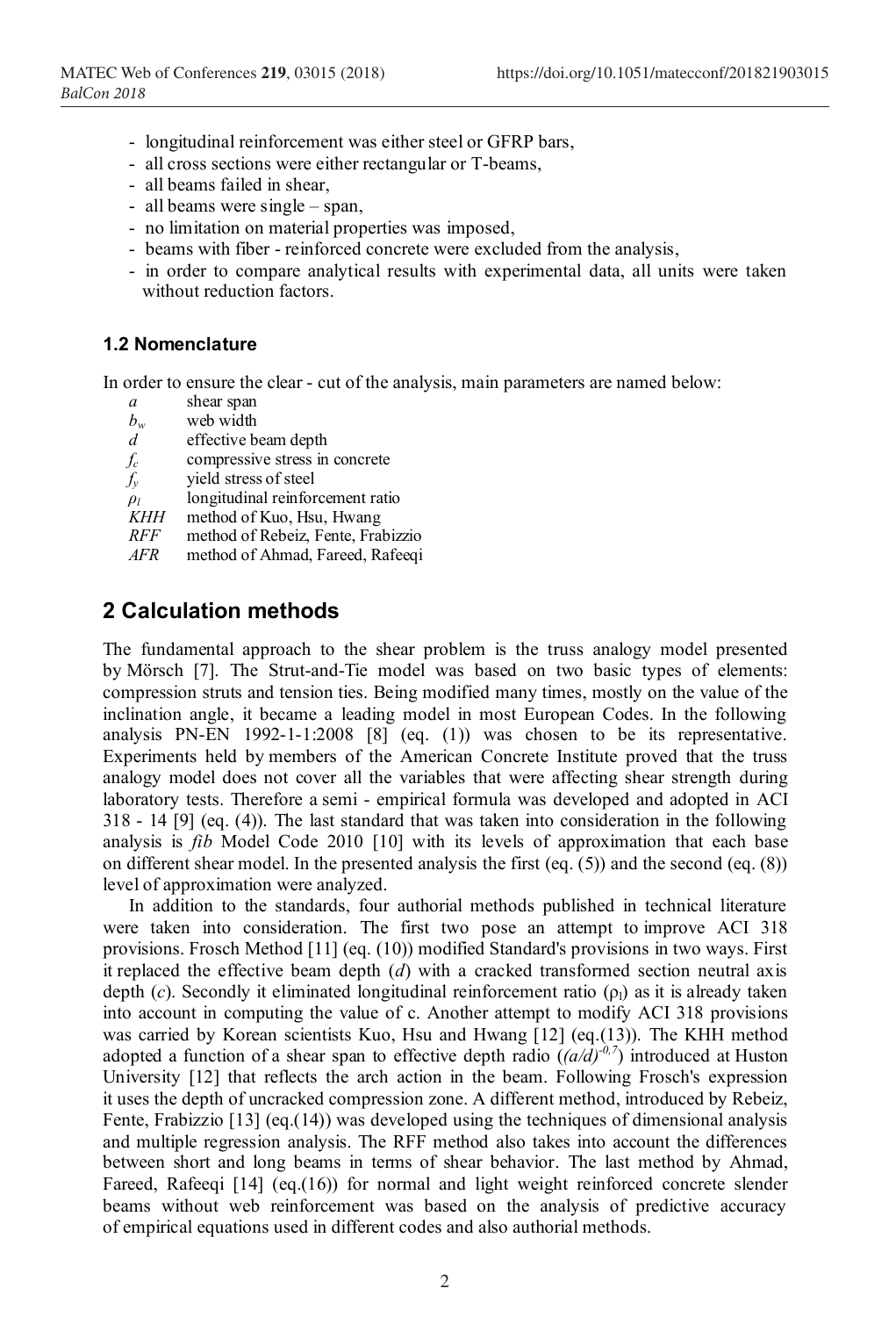#### **2.1 Empirical equations for shear capacity in concrete**

$$
V_{PN-EN} = max\{ [C_{rd,c} k (100 \rho)^{1/3} + k_1 \sigma_{cp} ] b_w d; (v_{min} + k_1 \sigma_{cp}) b_w d \}
$$
 (1)

where:

$$
C_{rd,c} = 0.18/\gamma_c \tag{2}
$$

(note: following primary assumptions all units were taken without reduction factors)

$$
k = min\{1 + (200/d)^{1/2}; 2\}
$$
 (3)

$$
V_{ACI} = 0.17 f_c^{1/2} b_w d
$$
 (4)

$$
V_{MC,I} = \mathbf{k}_v \mathbf{f}_c^{-1/2} b_w z \tag{5}
$$

where:

$$
k_v = 180/(1000 + 1,25z)
$$
 (6)

$$
z = 0.9d \tag{7}
$$

$$
V_{MC,II} = \mathbf{k}_{\rm v} \mathbf{f}_{\rm c}^{-1/2} b_w z \tag{8}
$$

where:

$$
k_v = (0.4/(1+1500\epsilon_x))/(1300/(1000+k_{dg}z))
$$
\n(9)

$$
V_{Frosch} = 0.42 \, \mathrm{f_c}^{1/2} b_w \, c \tag{10}
$$

where:

$$
c = (2 \rho_l n + (\rho_l n)^2)^{1/2} - \rho_l n \tag{11}
$$

$$
n = E_S/E_C \tag{12}
$$

$$
V_{KHH} = \min\{1.17(a/d)^{-0.7} f_c^{1/2} b_w c; 0.83 f_c^{1/2} b_w c\}
$$
 (13)

$$
V_{RFF} = (0.4 + (f_c \rho_l(d/a))^{1/2} (10 - 3A_d)) b_w d
$$
 (14)

where:

$$
A_d = \{a/d \text{ for } 1.0 < a/d < 2.5; 2.5 \text{ for } a/d \ge 2.5\} \tag{15}
$$

$$
V_{AFR} = \xi \, 0.35 \, (a/d \, f_c \, c)^{0.33} \, \rho_l^{0.1} \tag{16}
$$

where:

$$
\xi = \{1 \text{ for } d < 300 \text{ mm}; \ 17.32/(d)^{1/2} \text{ for } d \geq 300 \text{ mm}\} \tag{17}
$$

#### **3 Beams database**

The assessment of the effectiveness of the selected calculation methods was based on shear test results of beams published in technical literature. A numbet of 76 beams without shear reinforcement was considered. Table 1. presents properties of the analysed beams that were used while computing shear strength.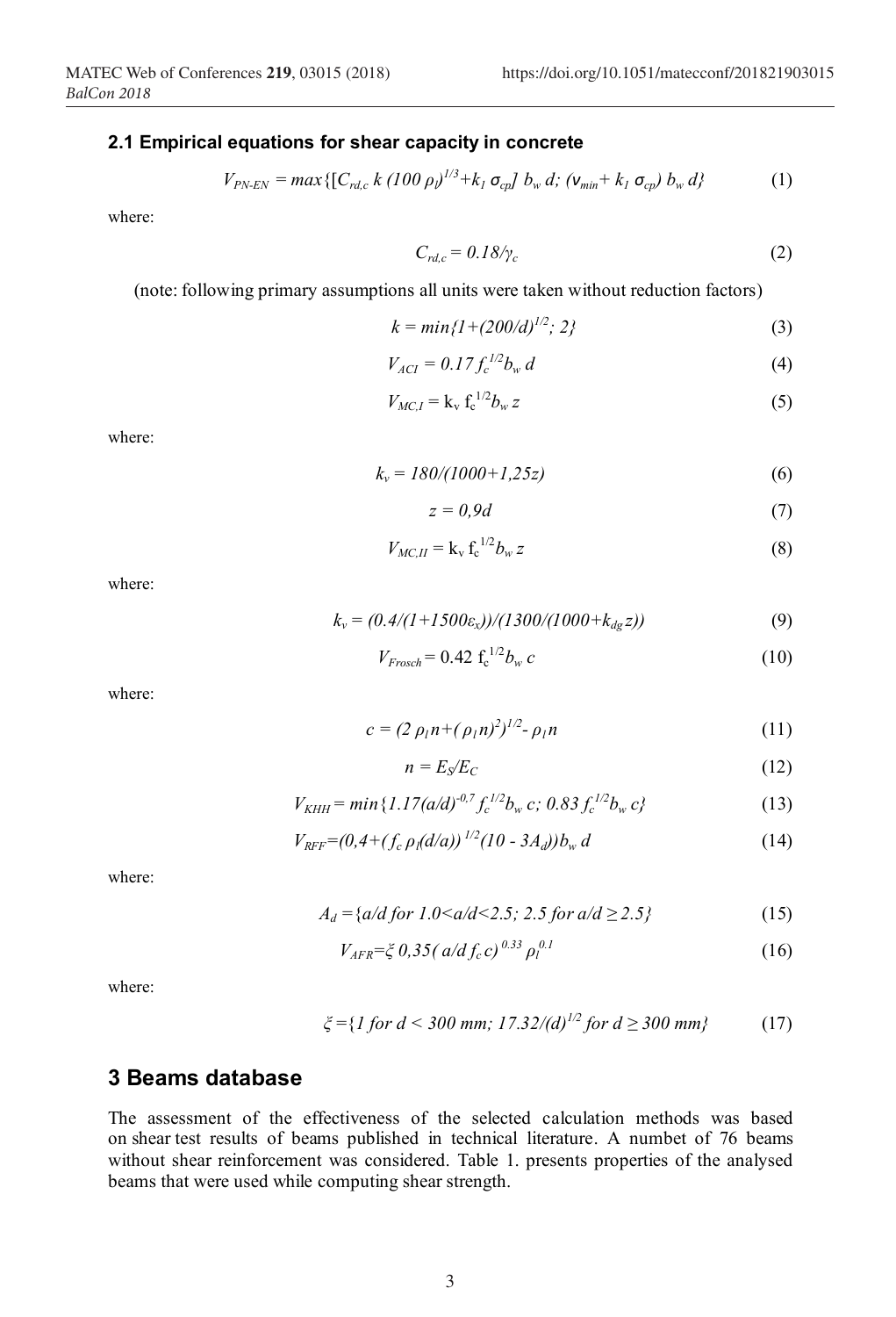| Author                | No. | $f_c[MPa]$    | $P_1$ [%]   | $\mathbf{b}_w$ [cm] | a/d         |
|-----------------------|-----|---------------|-------------|---------------------|-------------|
| Sokołowski [15]       | 3   | 55.0          | 4.49        | 10                  | $1.5 - 3.5$ |
| Thamrin et. al $[16]$ | 14  | $13.0 - 33.5$ | $0.6 - 2.5$ | $12.5 - 13$         | $2.3 - 3.8$ |
| Palaskas et. al[17]   | 3   | $32.0 - 32.8$ | $0.5 - 0.7$ | 19                  | $3.9 - 4.1$ |
| Hanoon et. al[18]     | 4   | $19.9 - 60.1$ | $1.1 - 3.5$ | 18                  | $1.9 - 2.1$ |
| Słowik [19]           | 25  | 35.0          | $0.9 - 1.8$ | 12                  | $1.8 - 4.1$ |
| Bakhmari, Ahmad [20]  | 27  | $44.8 - 52.7$ | $0.6 - 1.1$ | 15                  | $2.0 - 6.0$ |

**Table 1.** Properties of specimens.

# **4 Shear strength analysis**

Fig. 1 presents distributions of shear strength ratios  $V_{test}/V_{calc}$  where  $V_{test}$  is the experimental shear strength and  $V_{\text{calc}}$  is the calculated shear strength by Codes' design procedures. Table 2 presents statistic data of the results. It can be seen that statistically ACI 318 - 14 [9] was the most accurate, however as the only method it happened to underestimate shear strengths. Underestimation means that the calculated value of shear strength was higher than the actual shear strength that was observed in laboratory tests. Therefore looking at the presented data it would be most reasonable to calculate shear strengths based on PN-EN 1992-1-1:2008 [8] or second level of approximation of *fib* Model Code 2010 [10]. The first level of approximation of *fib* Model Code 2010 [10] highly overestimated (calculated shear strength much lower than tested shear strength) most of the results.

| method                    | PN-EN | ACI   | MC I  | MC II |
|---------------------------|-------|-------|-------|-------|
| average                   | 2.03  | 1.34  | 3.04  | 2.29  |
| standard diviation        | 0.78  | 0.52  | 1.14  | 0.86  |
| variation coefficient [%] | 38.59 | 38.50 | 37 72 | 37.62 |

**Table 2.** Statistic data for Codes.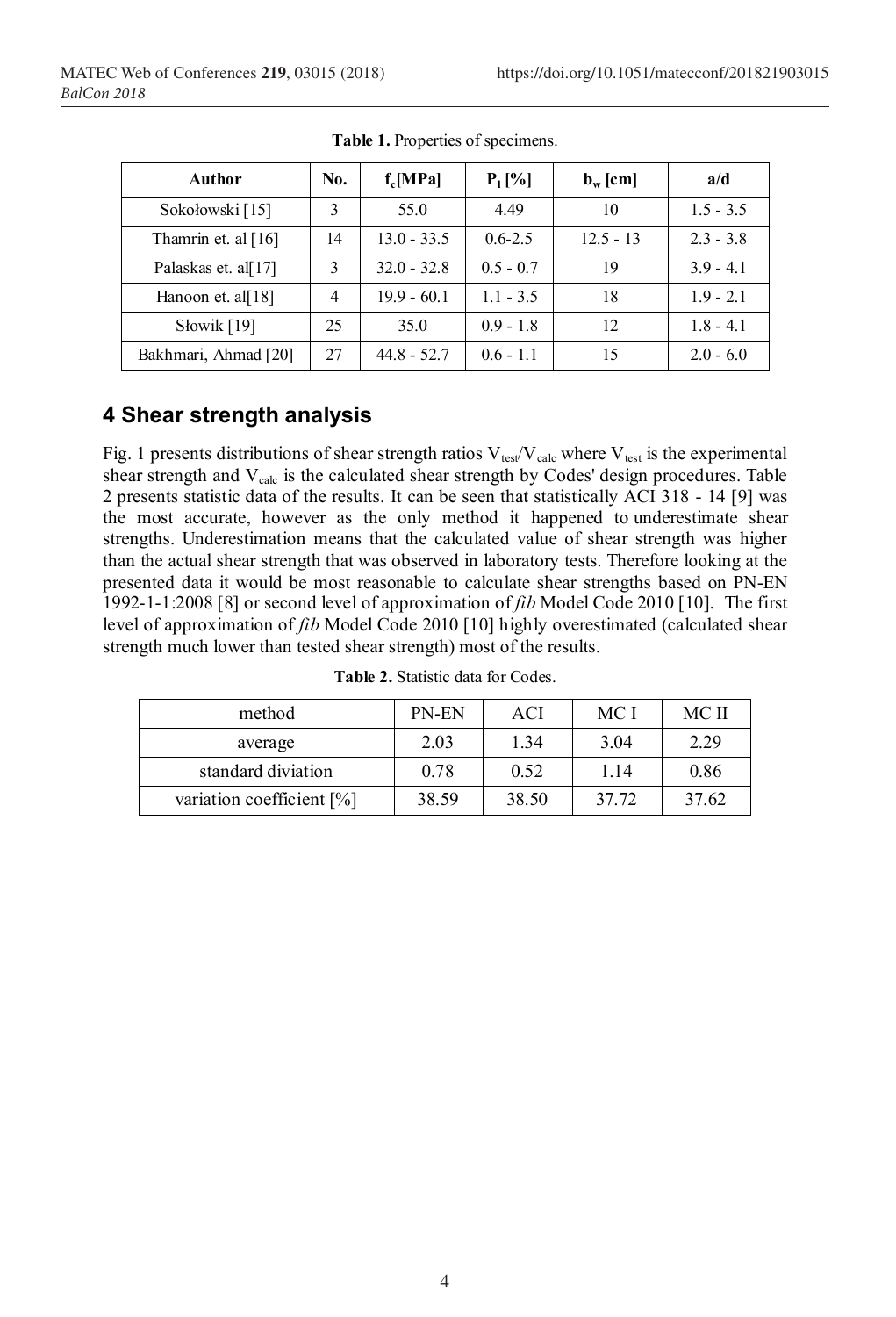



Fig. 2 presents distributions of shear strength ratios  $V_{test}/V_{calc}$  where  $V_{test}$  is the experimental shear strength and  $V_{calc}$  is the calculated shear strength by Authorial design procedures. Table 3 presents statistic data of the results. The average ratios  $V_{\text{test}}/V_{\text{calc}}$  were not so much improved in comparison with Codes' results. Moreover the variation coefficients were higher comparing with Codes. Frosch method [11] and KHH method [12] led to a high number of uneconomical overestimations ( $V_{\text{test}}/V_{\text{calc}} > 3.0$ ). In the Authors' opinion the only Authorial method that seems promising was the RFF method [13].

| method                       | Frosch | <b>RFF</b> | KHH   | AFR   |
|------------------------------|--------|------------|-------|-------|
| average                      | 3.64   | 1.79       | 2.92  | 1.25  |
| standard diviation           | 1.37   | 0.72       | 1.18  | 0.56  |
| variation coefficient $[\%]$ | 37.62  | 40.38      | 40 44 | 44 79 |

**Table 3.** Statistic data for Authorial Methods.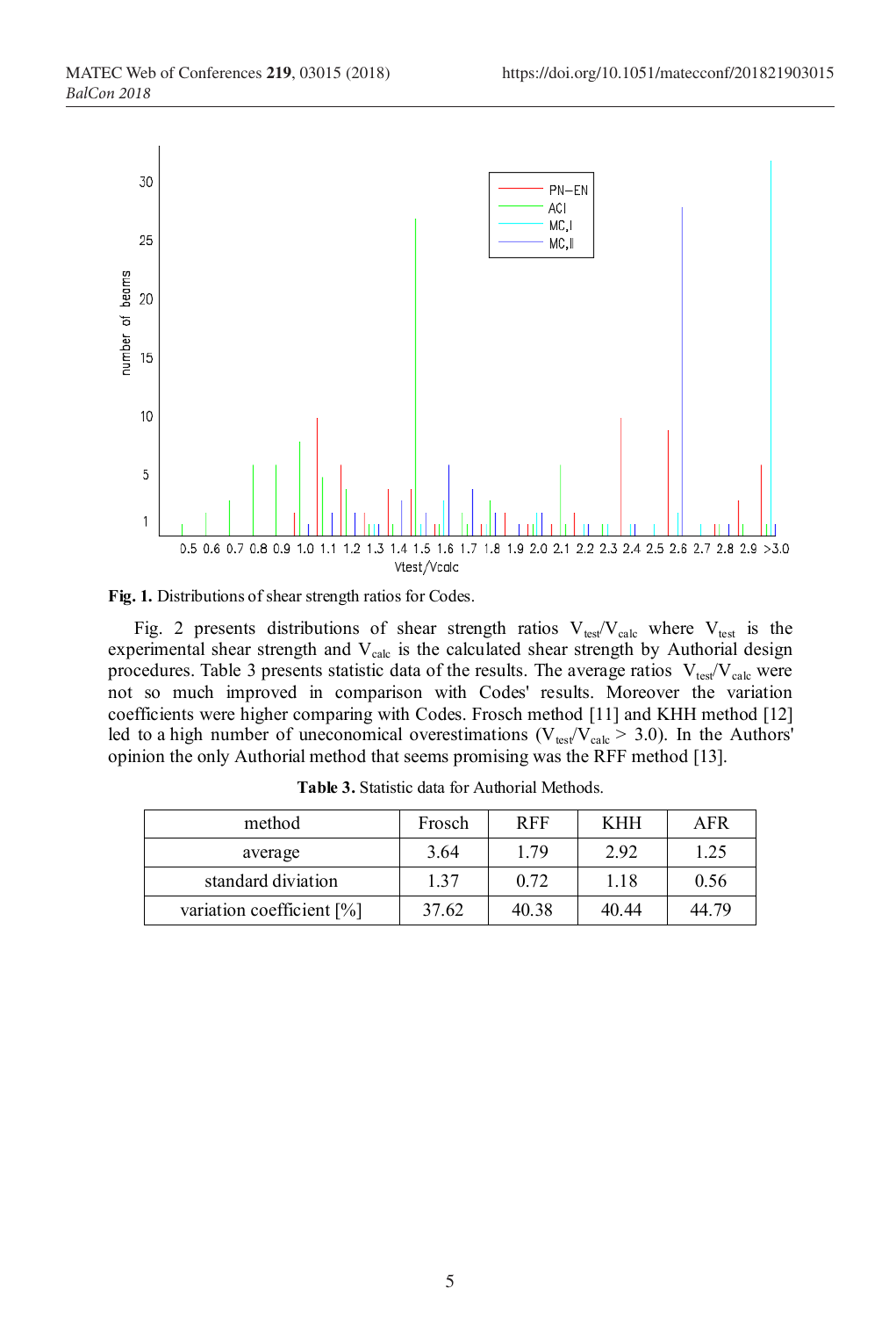

**Fig. 2.** Distributions of shear strength ratios for authorial methods.

# **5 Conclusions**

The aim of the article was to compare selected calculation methods regarding shear strength in beams without web reinforcement. The analysis was limited due to the number of beams (76) and variety of properties affecting shear strength. Nevertheless it succeeded to prove that the provisions regarding shear strength could still be improved to give more accurate and reliable results. It should be noted that the aim of the article was not to decide which method is the most accurate, but to check if the available methods provide us with reliable results.

# **References**

- 1. T. Godycki Ćwirko, *Ścinanie w Żelbecie*, Arkady, Warszawa, (1968)
- 2. G. N. J. Kani, ACI Journal, **61**, 4, 441-468 (1964)
- 3. M. P. Collins, D. Mitchell, P. Adebar, F. J. Vecchio, ACI Structural Journal, **93**, 1, 93- S5 (1996)
- 4. E. L. Labib., Y. L. Mo, T. T. C. Hsu, International Journal of Concrete Structures and Materials, **7**, 1, 71-78, (2013)
- 5. T. L. Resende, L. C. D. Shehata, I. A. E. M. Shehata, Ibracon Structures and Materials Journal, **10**, 4, 886 - 894, (2017)
- 6. M. Wiśniowska, K. Nagrodzka Godycka, Procedia Engineering, **193**, 136-143, (2017)
- 7. E. Mörsch, Der Eisenbetonbau, seine Theorie und Anwendung, Bd I, Verlag K. Wittwer, Stuttgart, (1929)
- 8. PN-EN 1992-1-1 Eurokod 2: Projektowanie konstrukcji z betonu. Część 1-1: Reguły ogólne i reguły dla budynków. PKN, Warszawa (2008)